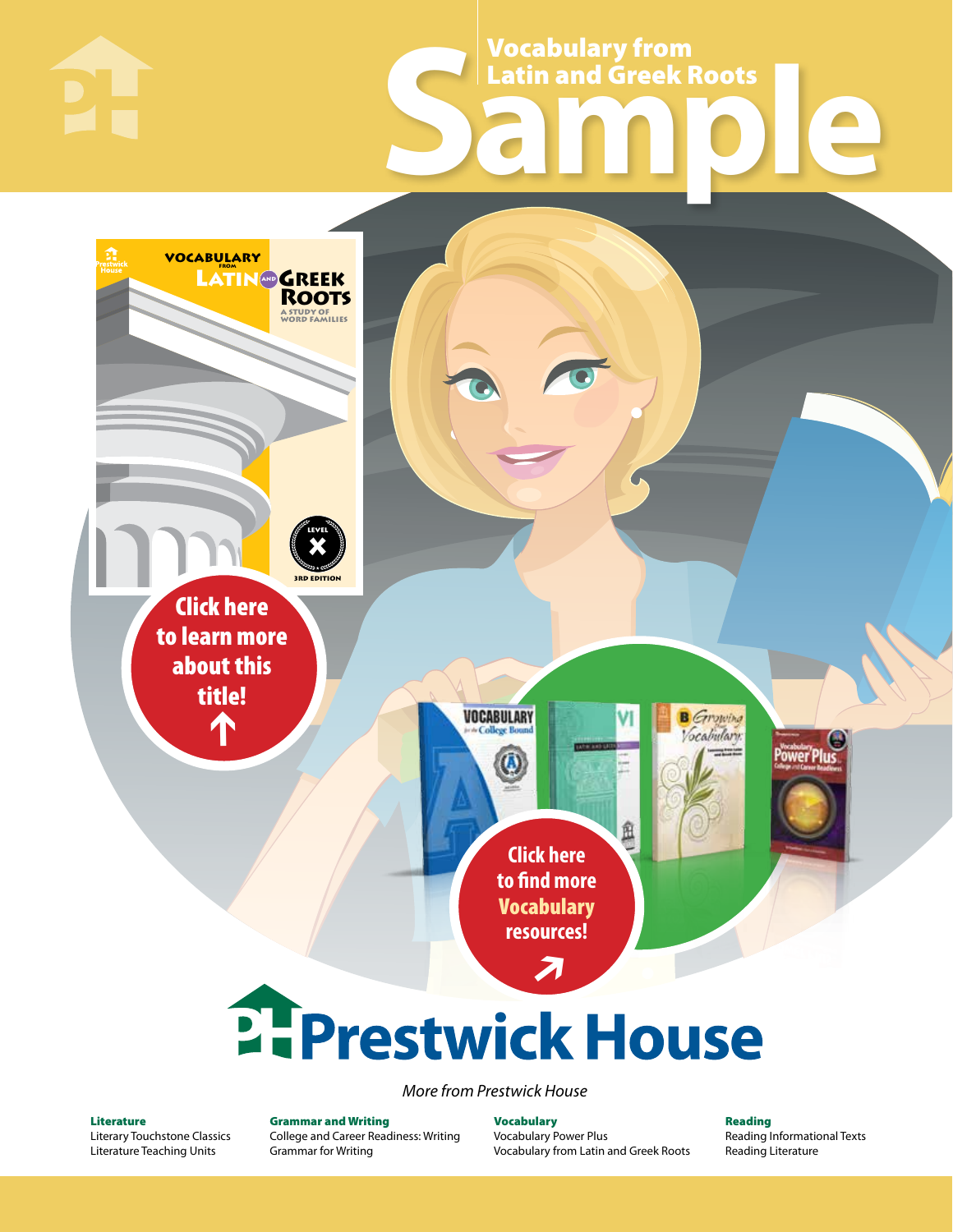

Vocabulary

from



## **By: Elizabeth Osborne**

*Edited by* Paul Moliken *Illustrated by* Larry Knox

Prestwick House wishes to extend its gratitude to the many contributors whose assistance, comments, and expertise were essential in completing this book.



P.O. Box 658 • Clayton, DE 19938 1.800.932.4593 • www.prestwickhouse.com

**ISBN: 978-1-58049-206-5** Copyright ©2003 by Prestwick House, Inc. All rights reserved. No portion may be reproduced without permission in writing from the publisher. *3rd Edition 2017*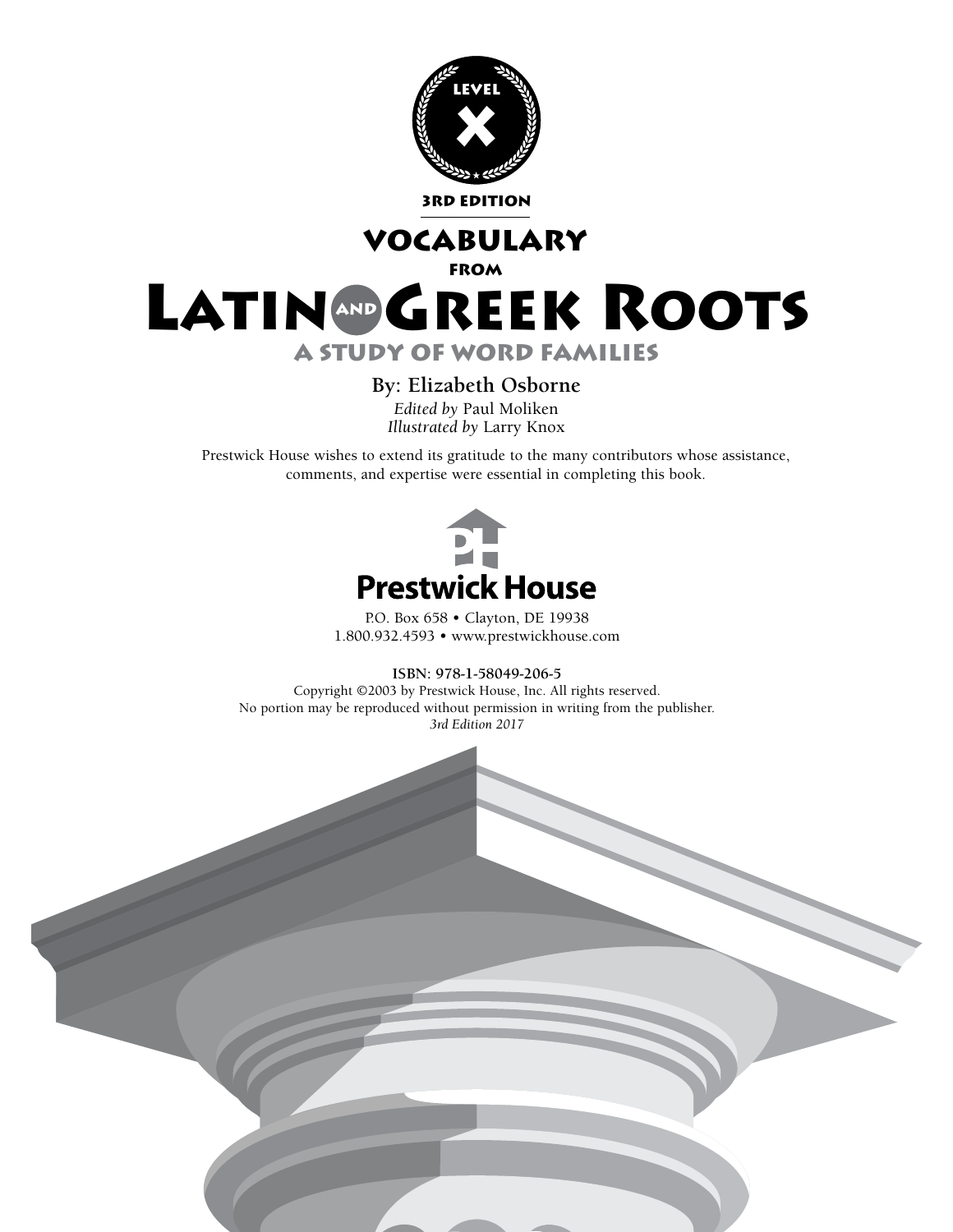# Introduction

restwick House developed *Vocabulary from Latin and Greek Roots* in response to numerous requests for a solid etymology-based vocabulary program. Because the aim of the program is to increase retention of new words as well as to expand students' vocabulary, we chose to organize the Units by meaning rather than alphabetically. A student who associates a root with an idea will be more likely to correctly assess the definition of that root's English derivative.

Each Unit contains at least three Latin and/or Greek roots; one or more English vocabulary words are provided for each root. Unit Nine of this book, for example, includes four roots having to do with rolling, twisting, and turning. When a student reads through the Unit, he or she will see the key letters that signal the presence of the root in an English word. The letters in the first root of Unit Nine form the stems TORT, TORQ. Beneath the key letters is the root word from which the English is derived: TORQUERE, TORTUS. Students will notice that there are sometimes two forms of the root, and sometimes one. The inclusion of two forms indicates a Latin verb from which English has taken two different forms. TORQUERE, for instance, gives us the word *torque*, meaning "a twisting force," while TORTUS, another form of the verb, gives us *extort*, meaning "to wrongly or illegally force someone to comply with a demand." When a root comes from a Latin adjective or noun, only one form will generally be included. Greek roots also appear in only one form.

Beneath the definition of the root, the student will find the word, its pronunciation, part of speech, and English definition. In cases in which an English word has multiple meanings, we have chosen to include only the meaning appropriate to the grade level for which the book is intended. The word *temper* in this book, then, is a verb meaning "to decrease the strength of," rather than the more familiar noun meaning "a person's disposition or mood"; in Level IX, *pedestrian* means "lacking excitement; ordinary and dull," rather than "a traveler on foot." In some instances, students may find it useful to review meanings that do not appear and discuss how they are related to the meaning presented.

If the word has a prefix, or if it is especially difficult to reconcile with its root, the entry will contain an analysis of the parts of the word, followed by a literal definition. *Repulsion* in Level IX, Unit Five, is explained as *re*, meaning "back," + *pulsum*; the literal meaning is "a pushing back."

Finally, each entry provides a sentence using the word and, when appropriate, introduces pertinent synonyms and/or antonyms. For added visual reinforcement of this understanding, mnemonic cartoons appear in each Unit.

Six different kinds of exercise follow the Unit entries. They include three kinds of practice using words in context, one test of a student's ability to infer information based on a word's meaning, one reading comprehension exercise, and one activity in which a student must deduce the meaning of an unfamiliar word based on knowledge of the word's root. By the end of the exercises in each Unit, students will have had thorough practice using the word in context and will be prepared to make the word part of their working vocabulary.

**Note**: We have changed the form of some vocabulary words to make the sentences and exercises more interesting, eliminate awkward phrasing, and avoid excessive repetition. For example, a noun (*marvel*) may be changed to an adjective (*marvelous*) or a verb (*marveled*).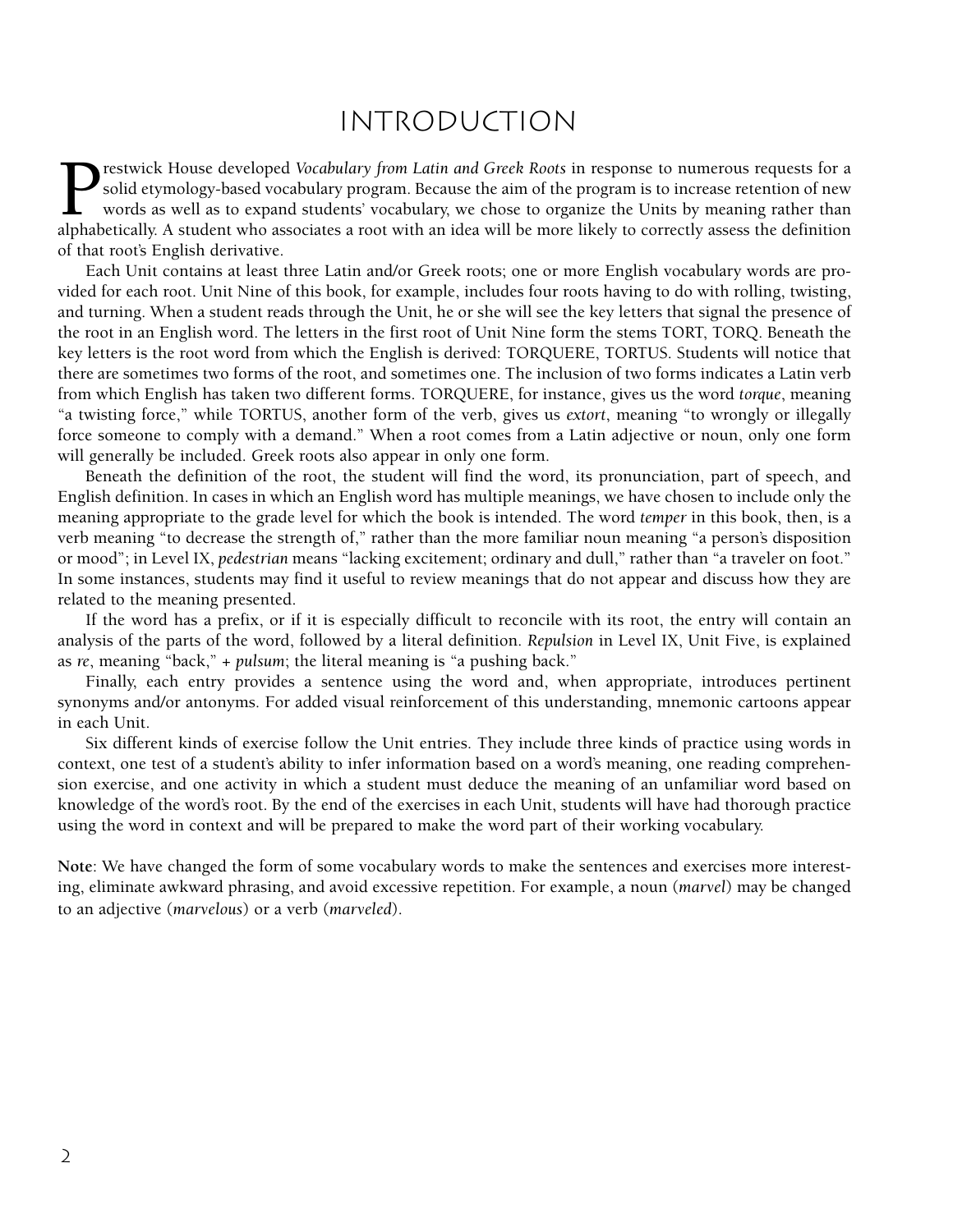## word list for Level x

#### **UNIT 1**

conducive deduce evince impetuous impetus induce intractable invincible petulant protracted provincial retract

#### **UNIT 2**

anatomy compunction concise dichotomy epitome excise fractious incisive infraction infringe punctilious pungent tome

## **UNIT 3**

abject compel conjecture dejected dismissive emissary emote expel impulse motif motive remiss

#### **UNIT 4**

comportment confer defer deference deviate impervious inference obviate proffer proliferate purported viaduct

**UNIT 5** apparition aspect diaphanous envisage epiphany introspective perspicacious phenomenon retrospective sycophant visage

## **UNIT 6**

adherent diffuse diligent dissolute effusive incoherent inherent insoluble profuse recollect resolute sacrilege

## **UNIT 7**

constructive construe destitute expound facile facsimile factotum infrastructure proficient proponent restitution stature

## **UNIT 8**

complacent docile doctrine gratuitous indoctrinate ingrate ingratiate intemperate placebo placid temper temperance

## **UNIT 9**

adverse convoluted deflect evolve extort inflection inflexible retort revert subvert tortuous voluble

#### **UNIT 10**

approbation culpable culprit decriminalize exonerate incriminate mea culpa onerous onus recrimination reprobate reprove

#### **UNIT 11**

confide credence credible credulity diffident dubious fallacious fallacy fallible fidelity incredulous indubitable redoubtable

#### **UNIT 12**

definitive infinite infinitesimal innovative novel novice penultimate primacy primal primeval ultimate ultimatum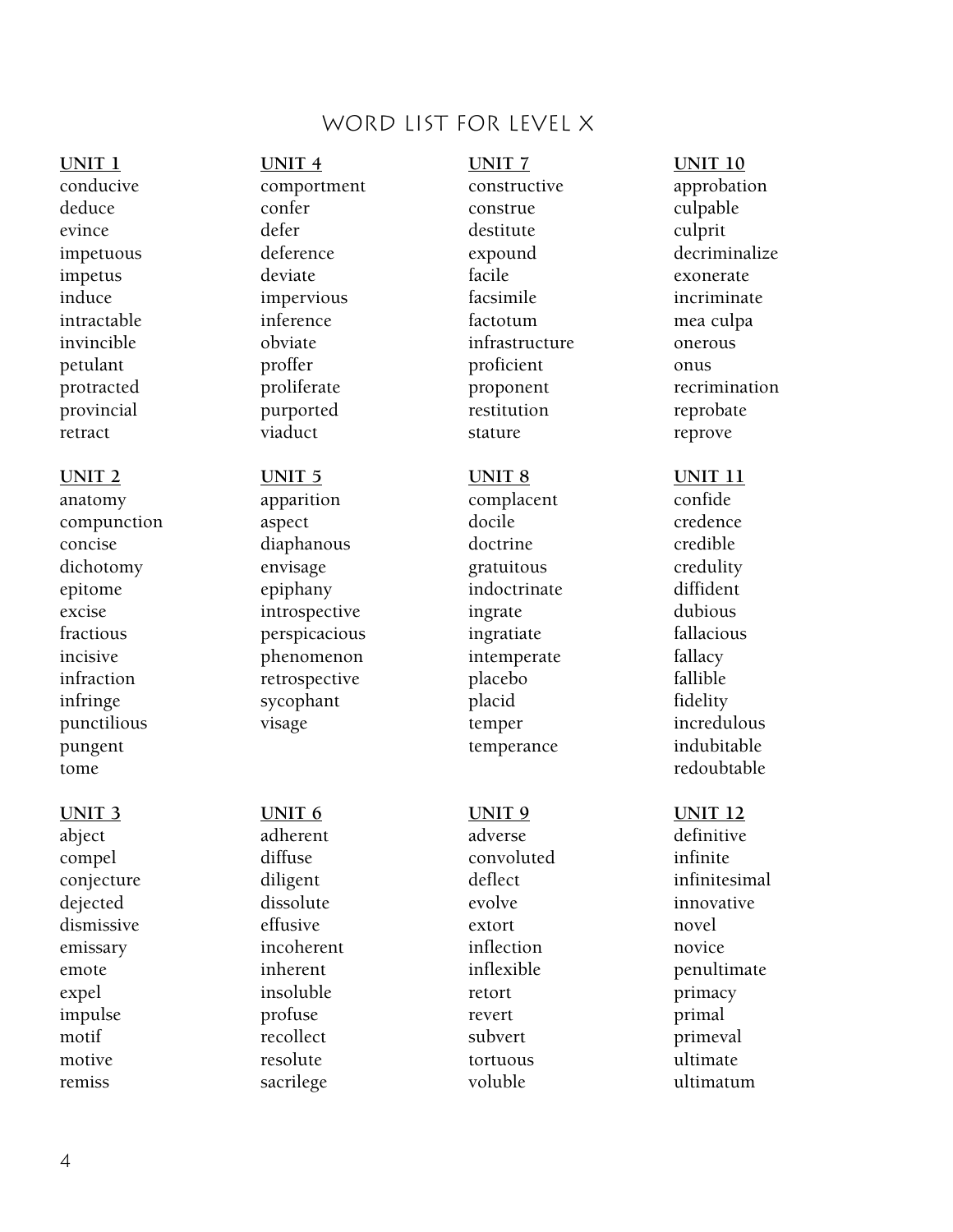#### **UNIT 13**

aberrant circumvent congress convene covenant cursory degrade egress errant erroneous incursion precursor recourse

#### **UNIT 14**

apolitical civic civility civilize cosmopolitan demagogue demographic pandemic politicize virile virtue virtuoso

#### **UNIT 15**

advocate benediction clamorous colloquial declaim dictate eloquent equivocate evocative exclamatory locution malediction

#### **UNIT 16**

acerbic acrid acrimonious crucial crux doleful dolorous effervescent exacerbate excruciating fervent fervor indolent

## **UNIT 17**

annotate connotation conscientious denotation dispute disreputable impute irrational prescient rationale rationalize unconscionable

## **UNIT 18**

aesthetic anesthetic antipathy apathetic empathy intact pathos presentiment sentient sentiment sentinel tactile tangible

### **UNIT 19**

abrogate acquisitive arrogant correspond deprecate derogatory despondent espouse imprecation inquisitive interrogate precarious requisition

## **UNIT 20**

admonition cautionary cautious conciliatory counsel dissuade persuasion precaution premonition reconcile

## **UNIT 21** avarice avid bibulous glut glutton gustatory gusto imbibe insipid palatable palate sapient

## **UNIT 22**

fetid malodorous odoriferous olfactory putrefy putrid rancid rancor redolent stagnant stagnate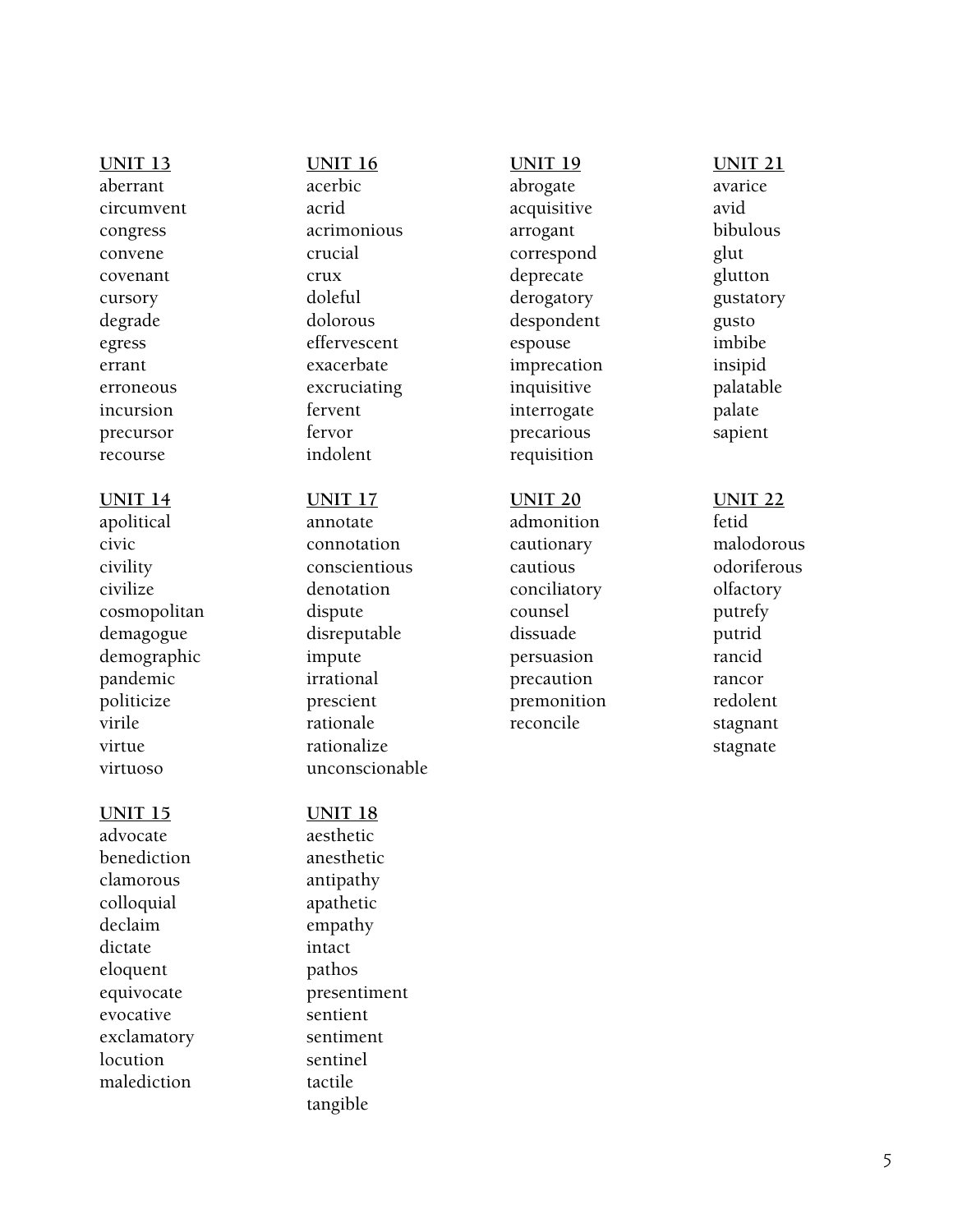# Unit One

## **VINC, VICT**

Latin VINCERE, VICTUM, "to conquer"

**INVINCIBLE** (in vin' so bol) *adj*. unable to be conquered L. *in*, "not" + *vincere* = *not able to be conquered* Although the Romans thought of themselves as *invincible*, they were eventually conquered. *syn: invulnerable ant: vulnerable*

**PROVINCIAL** (pro vin' shol) *adj*. limited in knowledge of the world; narrow-minded L. *pro*, "forward" + *vincere* = *having to do with a conquered territory*

Rory's somewhat *provincial* outlook made it difficult for her to understand what people in other parts of the world were going through.

*ant: sophisticated*

**EVINCE** (i vins´) *v.* to establish; to reflect the truth of L. *e*, "out of" + *vincere* = *to overcome (as with evidence)* The incident at the mill *evinced* the old saying, "Don't count your chickens before they hatch."

## **DUC, DUCT**

Latin DUCERE, DUCTUM, "to lead"

**CONDUCIVE** (kan dōō´ siv) *adj.* supportive; encouraging; helping to bring about L. *com*, "with" + *ducere* = *leading along with* These noisy conditions are not *conducive* to learning or teaching. *syn: helpful, favorable*

**INDUCE** (in  $d\bar{o}s'$ ) *v.* to lead toward some action L. *in,* "toward" + *ducere* = *to lead into* Is there any way I can *induce* you to come for coffee with me? *syn: persuade ant: discourage*

**DEDUCE** (di  $d\bar{o}s'$ ) *v*. to draw a conclusion from fact; to infer L. *de*, "down, away from" + *ducere* = *to lead down from* The detectives *deduced* from the evidence that the bank had been robbed not long before they arrived. *syn: conclude*

*The ancient Romans considered Rome and Italy the center of the civilized world. They thought of people living in the* provinces *(*pro*, "outward" +* vincere *= conquered territories outside Italy) as unsophisticated and far from civilization. The word* provincial *still carries the idea of narrow-mindedness and lack of sophistication.*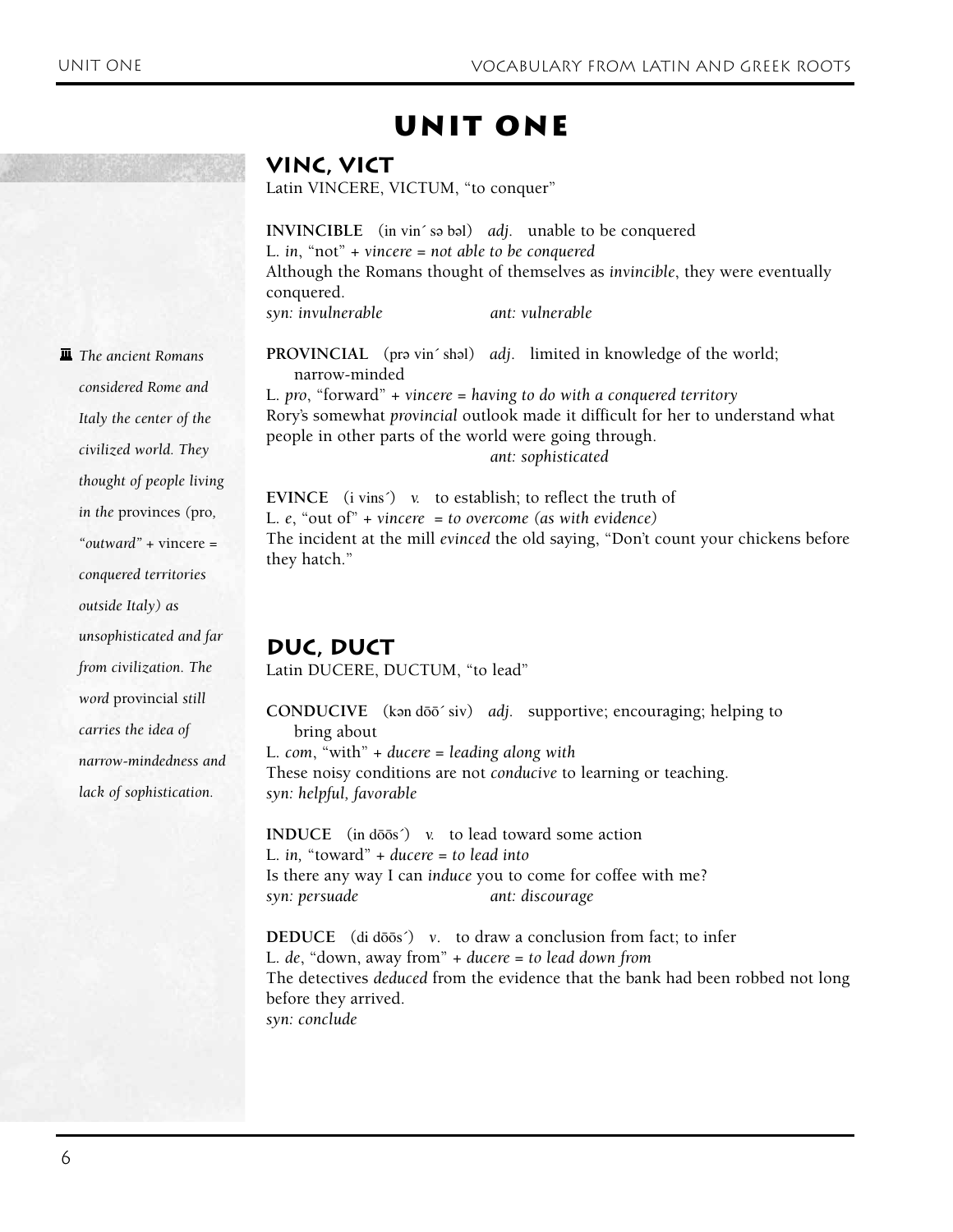# **TRACT**

Latin TRAHERE, TRACTUM, "to drag"

**PROTRACTED** (prō trak´ tid) *adj.* extended in time; prolonged

L. *pro*, "forward" + *tractum* = *dragged forward* There was a *protracted* struggle between the two armies.

*syn: lingering ant: brief*



*Though they usually broke early, PRO TRACK stars held a PROTRACTED practice today, running even after the sun went down.*

**INTRACTABLE** (in trak´ tə bəl) *adj.* stubborn; obstinate; hard to move forward L. *in*, "not" + *tractum* = *not able to be drawn forward* Isaiah's *intractable* nature made bedtimes difficult for his mother.

*syn: immovable ant: malleable*

**RETRACT** (ri trakt´) *v.* to draw back; to withdraw L. *re*, "back" + *tractum* = *to draw back* When I found out I was wrong, I was forced to *retract* my statement. *syn: repeal*

# **PETO**

Latin PETERE, PETITUM, "to seek aggressively; to assail; to rush"

**PETULANT** (pech´ a lant) *adj*. irritable or short-tempered When I told my little brother to put away his toys, he had a *petulant* fit and threw the toys down the stairs.

**IMPETUOUS** (im pech<sup> $\bar{ }$ </sup>  $\bar{ }$   $\bar{ }$   $\bar{ }$   $\bar{ }$ ) *adj.* acting passionately and without forethought L. *in*, "in, toward" + *petere* = *rushing toward* Because Barry was a rather *impetuous* boy, he often found himself getting into fights over little things. *syn: rash ant: careful*

**IMPETUS** (im' pi tas) *n*. that which drives one; momentum L. *in*, "into" + *petere* = *rushing into* The tragic accident at the crossroads was the *impetus* for a meeting on traffic safety. *syn: stimulus, reason*

*There are many ways to fight wars, and thousands of books have been written on the subject, but one of the most successful types of fighting is called a "*protracted *war." This tactic has been used by smaller countries against larger ones throughout history. Why might it have been so successful?*

*How do you think the word* petulant *evolved from the root* petere*?*

*Both* impetus *and*  impetuous *come from the Latin* impetere*, meaning "attack."*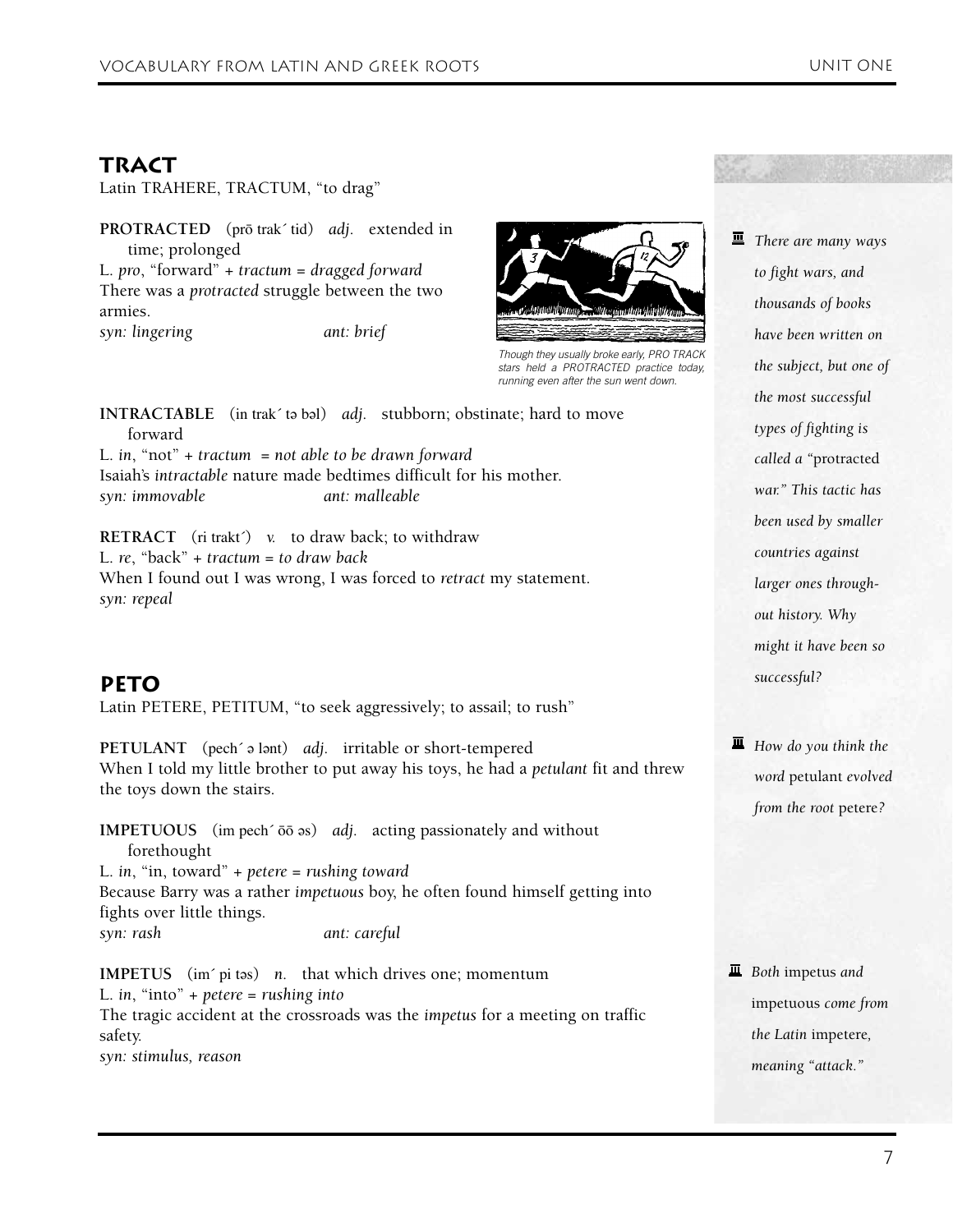# **Exercises - Unit One**

- **Exercise I. Complete the sentence in a way that shows you understand the meaning of the italicized vocabulary word.**
- 1. In order to overcome some *provincial* tendencies in my own thinking, I…
- 2. The company attempted to *induce* its employees to take shorter vacations by…
- 3. In one of my more *petulant* moods, I told my noisy roommate to…
- 4. The army was considered *invincible* because…
- 5. A *protracted* struggle between the two countries over land resulted in…
- 6. It seemed rather *impetuous* of our club president to simply…
- 7. Because we knew that once George made up his mind, he would be completely *intractable*, we…
- 8. Many piano players find that loud noises and visual distractions are not *conducive* to…
- 9. The governor decided to *retract* his statement because…
- 10. Nothing *evinces* the powerful effects of pollution like…
- 11. When paleontologists find a dinosaur's bones in an area, they can *deduce* that…
- 12. The *impetus* for the riot that took place in the town square was most likely…

#### **Exercise II. Fill in the blank with the best word from the choices below. One word will not be used.**

| petulant | evince | invincible | protracted | retract |
|----------|--------|------------|------------|---------|
|----------|--------|------------|------------|---------|

- 1. The two senators bored some people, but also led to some debate between the two senators bored some people, but also led to some important reforms.
- 2. I hardly expected a grown man to become that the same when I awakened him at three in the morning.
- 3. Harry may be a good chess player, but he's not \_\_\_\_\_\_\_\_\_\_\_\_\_\_\_\_\_\_\_\_\_\_\_\_\_\_\_\_\_\_
- 4. When I realized I was wrong, I decided to everything I had said.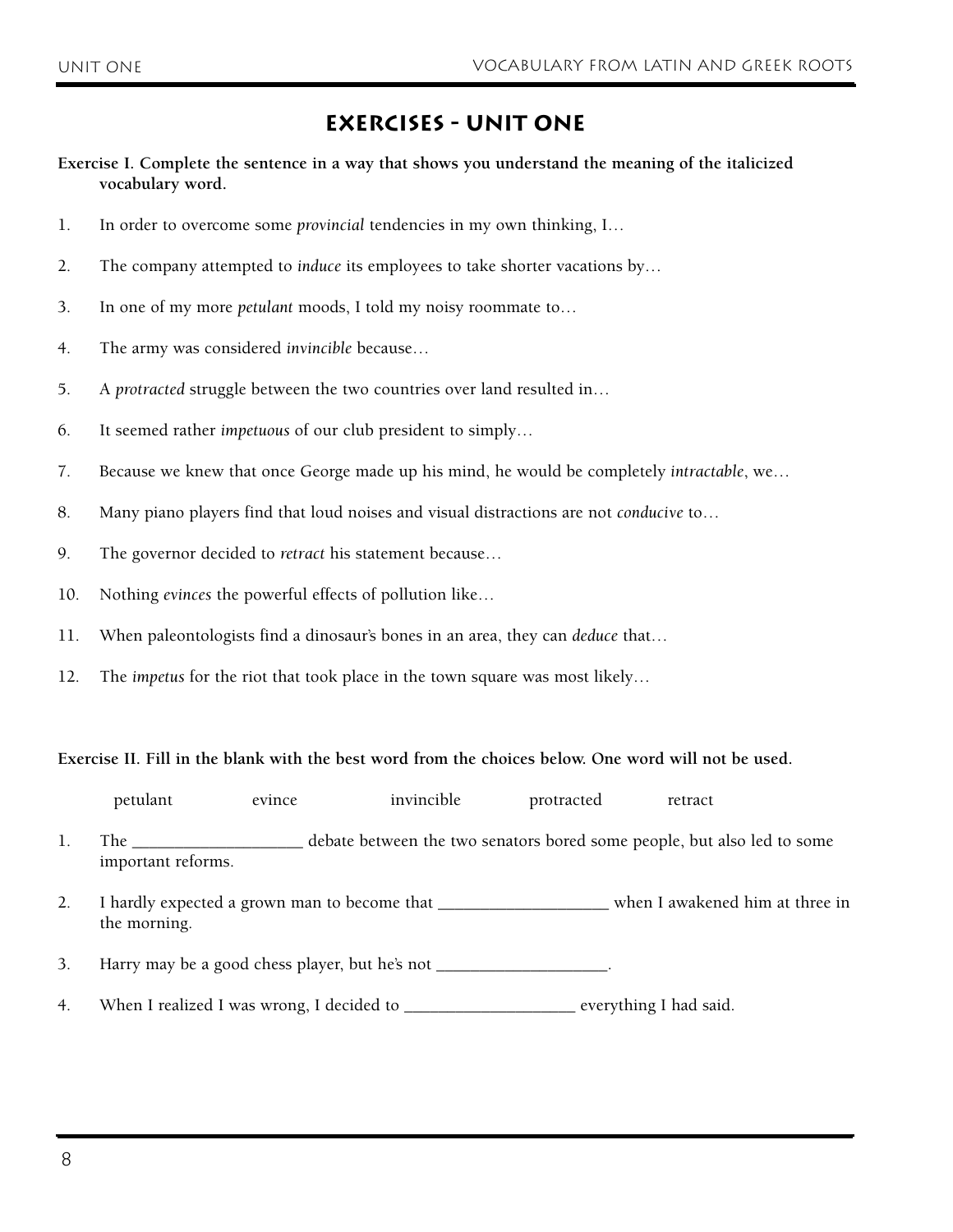#### **Fill in the blank with the best word from the choices below. One word will not be used.**

|                                                                                         | evince                                                                                                                     | deduce | <i>induce</i>                           | conducive impetuous |  |  |  |  |  |
|-----------------------------------------------------------------------------------------|----------------------------------------------------------------------------------------------------------------------------|--------|-----------------------------------------|---------------------|--|--|--|--|--|
| 5.                                                                                      | When Mike saw Hugh and Lena talking and laughing together, he _______________________that they<br>were no longer fighting. |        |                                         |                     |  |  |  |  |  |
| 6.                                                                                      | Certain kinds of soil are more ____________________________ to growing prize-winning roses than others are.                |        |                                         |                     |  |  |  |  |  |
| 7.                                                                                      |                                                                                                                            |        |                                         |                     |  |  |  |  |  |
| 8.                                                                                      | The relationship between the two characters _________________________ the main themes of the novel.                        |        |                                         |                     |  |  |  |  |  |
| Fill in the blank with the best word from the choices below. One word will not be used. |                                                                                                                            |        |                                         |                     |  |  |  |  |  |
|                                                                                         | impetus                                                                                                                    |        | induce provincial intractable conducive |                     |  |  |  |  |  |
| 9.                                                                                      | farm.                                                                                                                      |        |                                         |                     |  |  |  |  |  |
| 10.                                                                                     | Laughing at someone for having a different accent than yours makes you seem ___________________.                           |        |                                         |                     |  |  |  |  |  |
| 11.                                                                                     |                                                                                                                            |        |                                         |                     |  |  |  |  |  |

12. Jamie was so \_\_\_\_\_\_\_\_\_\_\_\_\_\_\_\_\_\_\_\_\_\_\_\_ that she refused to move her car from the sidewalk even when ordered to do so by the police.

#### **Exercise III. Choose the set of words that best completes the sentence.**

- 1. The \_\_\_\_\_ argument that raged in the office for days was not \_\_\_\_\_ to getting work done.
	- A. provincial; petulant
	- B. impetuous; provincial
	- C. petulant; protracted
	- D. protracted; conducive
- 2. Can we \_\_\_\_\_\_ from the uproar in the newspapers that the senator has refused to \_\_\_\_\_\_ his controversial bill? A. retract; induce
	- B. deduce; retract
	- C. evince; deduce
	- D. retract; evince
- 3. What was the <u>supposedly hockey</u> team's decision not to play in the tournament?
	- A. conviction; provincial
	- B. impetus; invincible
	- C. impetus; petulant
	- D. conviction; intractable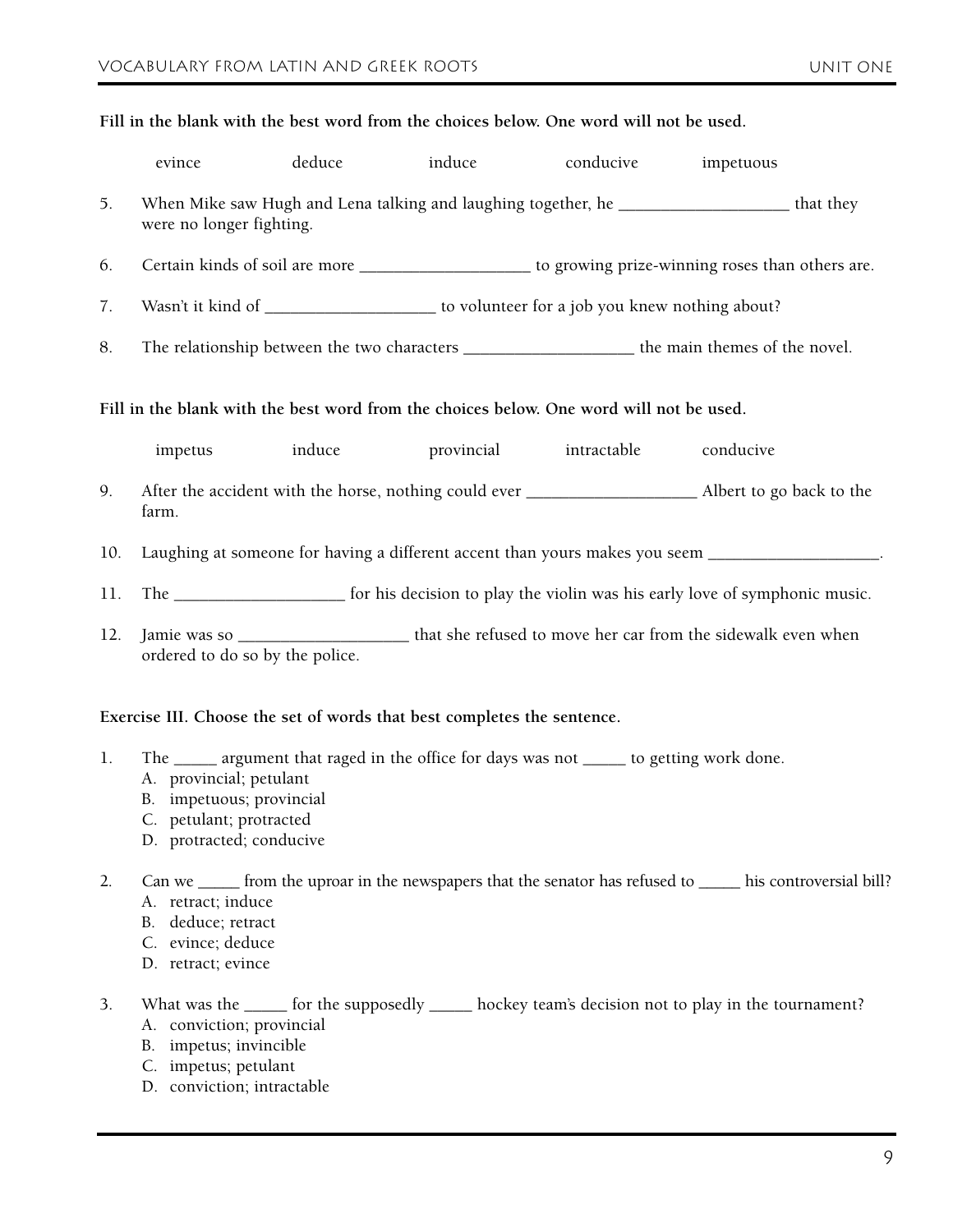- 4. Sam became so \_\_\_\_\_ that he ran away and climbed a tree, and nothing could \_\_\_\_\_ him to come down. A. protracted; deduce
	- B. conducive; evince
	- C. petulant; induce
	- D. provincial; retract
- 5. Nothing \_\_\_\_\_ Ben's tendency to act without thinking more than his \_\_\_\_\_ decision to become a daredevil pilot.
	- A. evinces; impetuous
	- B. retracts; impetuous
	- C. induces; intractable
	- D. deduces; provincial

#### **Exercise IV. Complete the sentence by inferring information about the italicized word from its context.**

- 1. If one boy *induces* another boy to tip over a garbage can, we can assume the second boy is…
- 2. If the new family in the city apartment is looked down upon for being *provincial*, they probably came from…
- 3. When a businessman's boss criticizes him for being *impetuous*, we can assume the businessman has probably NOT…

#### **Exercise V. Fill in each blank with the word from the Unit that best completes the sentence, using the root we supply as a clue. Then, answer the questions that follow the paragraphs.**

The American mass media has an abiding interest in the paranormal. Television infomercials advertise "psychics" who convince people that they can communicate with the dead; popular television programs pander to the public's love of occult phenomena; Hollywood produces movies that depict supernatural occurrences as factual. As billions of dollars are wasted on 900 numbers, cable subscriptions, and movie tickets, we Americans must become more critical in our acceptance of subjects and events portrayed as legitimate, from séances and extrasensory perception (ESP) to UFOs and alien abductions.

What could  $(DUC)$  so many Americans to part with hundreds of dollars to learn "news" of the future or have a glimpse of a departed loved one? Is it because we do not have the knowledge to protect ourselves from intellectual fraud? Surely, we can exercise enough sense to stop calling hotline psychics after dozens of them have been prosecuted for criminal intent to mislead. Yet, 900 numbers exist, offering mind reading, spirit-channeling, and fortune-telling with monotonous regularity; television

viewers continue to be convinced of the validity of telepathy, clairvoyance, and reincarnation.

One organization, the Committee for Skeptical Inquiry (CSI), believes that the mass media plays a predominant role in leading the public to accept paranormal events uncritically. If Americans were to think critically about what they were reading and viewing and were also to reject the scientifically unsupported ideas about the paranormal that the media puts forth, the industry that relies so heavily on our gullibility would be bankrupt.

CSI has attempted to counter these popular media claims. In televised specials, members of the organization carefully explain each step of an unexplainable phenomenon, such as the supposed mind reading of a telephone clairvoyant. However, even when these illusions are revealed, the public has a hard time accepting that mind reading is not real. We can \_\_\_\_\_\_\_\_\_\_ (DUC) from this reluctance that shrewd analysis of seemingly occult phenomena is less appealing than the mystique of the unknown is.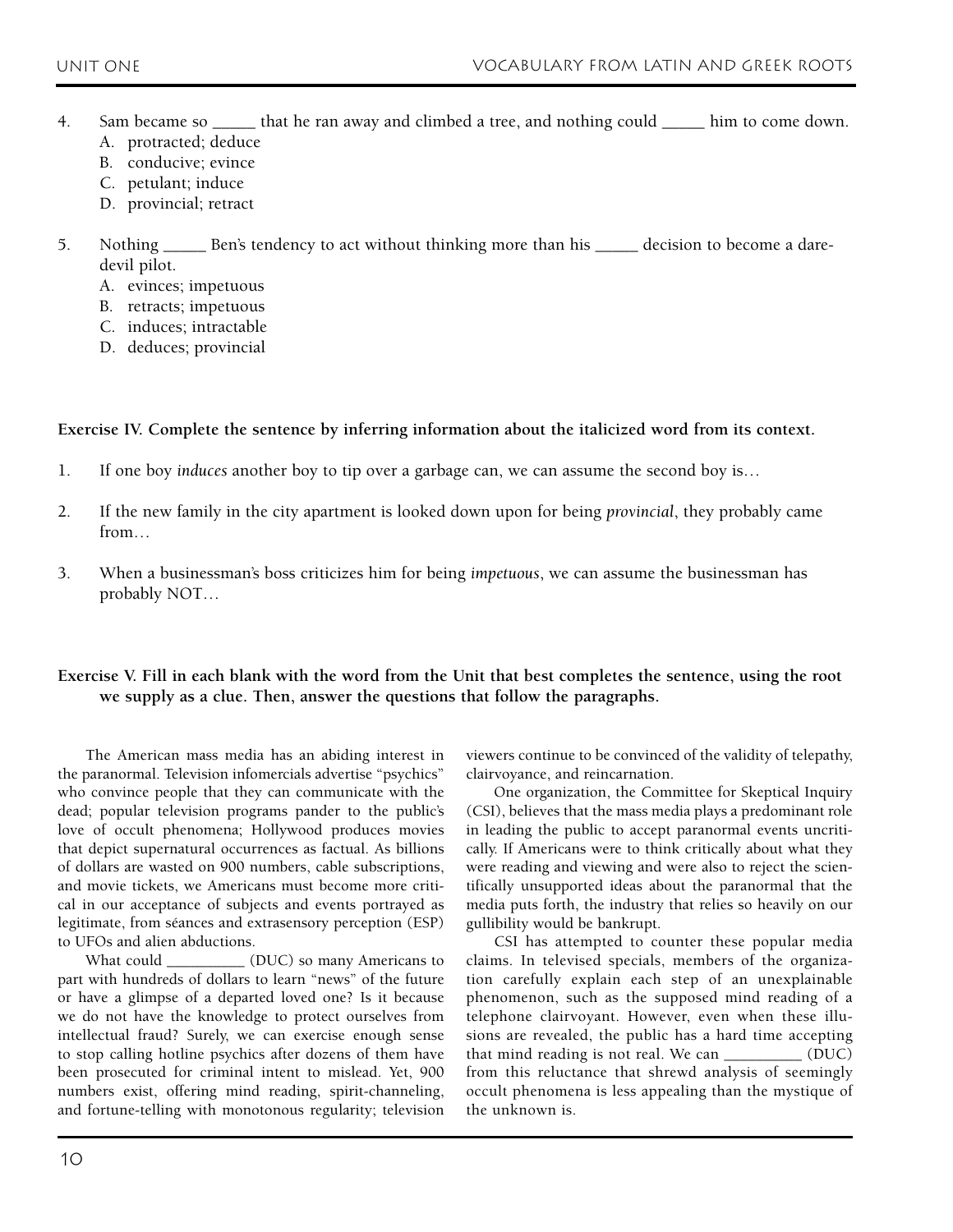Many people are troubled by individuals who do not take the time to investigate outrageous claims. To the mass media, however, a docile public is a reassuring constant. The general population's inability—and unwillingness—to

distinguish a hoax from reality will continue to provide a(n) \_\_\_\_\_\_\_\_\_\_ (PETO) for the media's focus on paranormal activity long into the future.

- 1. How does the writer feel about the mass media's portrayal of the paranormal?
	- A. supportive of the mass media's interest in the paranormal
	- B. critical of the media for portraying paranormal activity as unbelievable
	- C. angry for creating a nation of non-critical thinkers by challenging Americans to question the paranormal
	- D. skeptical about both the paranormal and the media's motives in focusing on the paranormal
- 2. What can you logically infer is the reason the words *psychics* and *news* are in quotation marks?
	- A. The author does not believe in the powers of these people.
	- B. The author wants to poke fun at professional mind readers.
	- C. The Committee used those specific words in their TV specials.
	- D. The author wants to highlight the words for their importance in the passage.
- 3. Why, according to the author, does the American public fail to distinguish hoaxes from reality?
	- A. The media has created a nation of ready consumers.
	- B. Americans cannot or will not think critically about the paranormal.
	- C. The American public is constantly challenging the claims made in the movies and on television.
	- D. Americans are afraid to question the media.
- **Exercise VI. Drawing on your knowledge of roots and words in context, read the following selection and define the italicized words. If you cannot figure out the meaning of the words on your own, look them up in a dictionary. Note that the prefix** *tra* **(from** *trans***) means "across," and that** *e* **(from** *ex***) means "out from."**

The defense attorney attempted to win over the jury in the case by *traducing* the prosecutor's star witness. In response to the claim that his witness was an alcoholic, the prosecutor tried to repair the damage done with a series of questions intended to *educe* a feeling of pity for the witness from the jury. Unfortunately, after the defense's harsh attack, there was little reason for the jury to believe the witness.